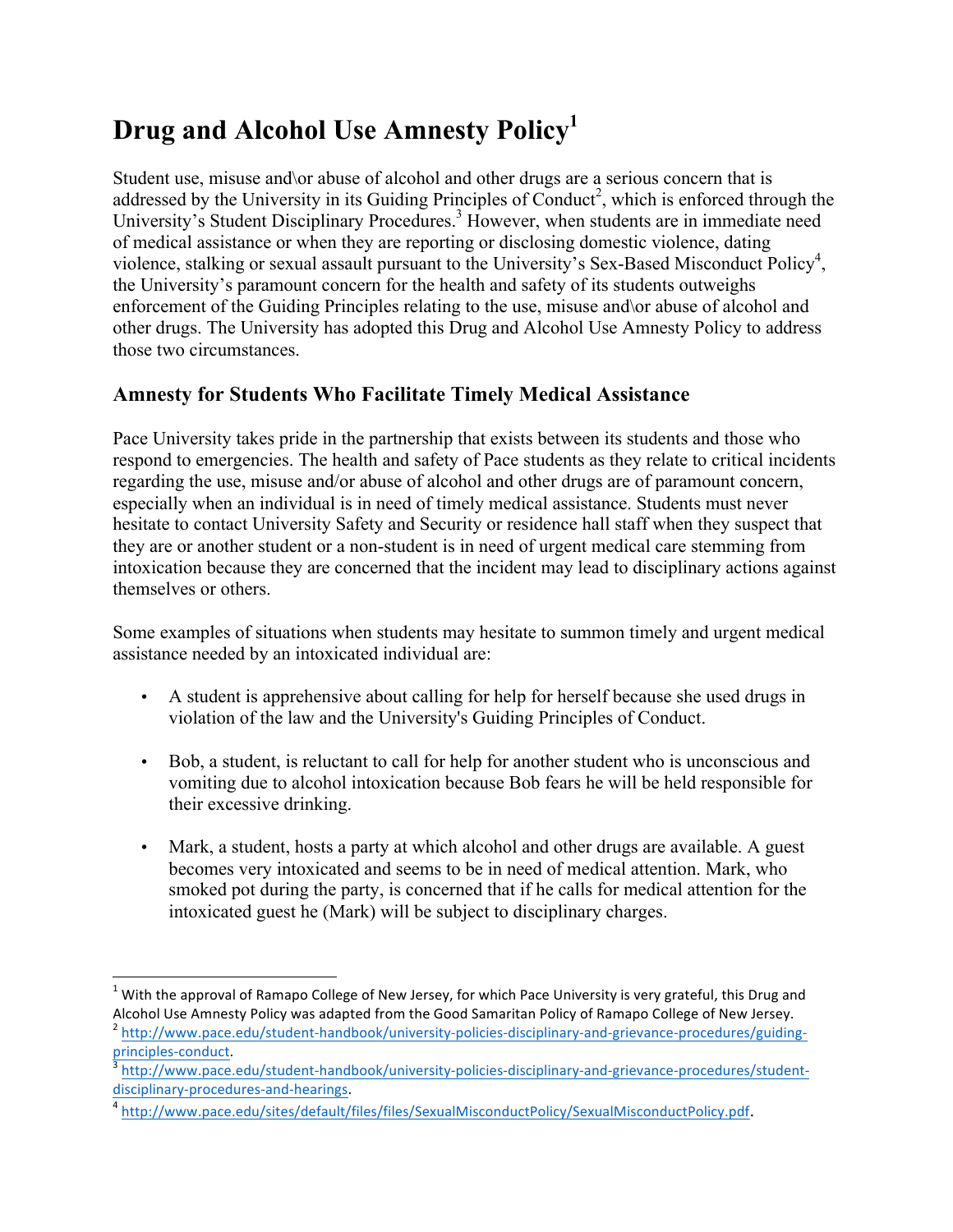- Eleanor, a student, attends a party at which alcohol and other drugs are available. Another student attending the party becomes very intoxicated and seems to be in need of medical attention. Eleanor is concerned that the intoxicated student will be subject to disciplinary charges if she (Eleanor) calls for medical attention for him.
- A very intoxicated student has been "put to bed" by their roommate who fears that calling for help will result in disciplinary actions against each of them because they had been drinking together.

In order to encourage students to summon medical attention for intoxicated individuals, whether themselves or others, students who call for medical attention may be eligible for amnesty and, if it is granted, the calling student will not be disciplined for violations of the Guiding Principles of Conduct as it pertains to the use, abuse and/or misuse of alcohol and other drugs. Similarly, the intoxicated individual for whom medical attention was summoned may be eligible for amnesty and, if it is granted, the intoxicated student will not be disciplined for violations of the Guiding Principles of Conduct as it pertains to the use, abuse and/or misuse of alcohol and other drugs. Amnesty will be granted by the Dean for Students (or the Dean's designee) only if the criteria identified below have been satisfied. Such amnesty will be granted to a student only once and repeat offenders will not be granted amnesty even if they would otherwise be eligible.

- The Drug and Alcohol Amnesty Policy applies to students who seek medical attention for intoxicated individuals (including themselves) and to the intoxicated individual for whom medical attention is summoned.
- A student seeking amnesty under this Drug and Alcohol Amnesty Policy is required to cooperate fully in any investigation of the incident.**<sup>2</sup>**
- In order for the calling student to be eligible for amnesty, he or she must have (i) violated the Guiding Principles of Conduct as it pertains to the use, abuse and/or misuse of alcohol and other drugs, (ii) summoned medical assistance for himself or herself or another individual who reasonably seemed to require medical assistance due to intoxication from alcohol or other drugs, (iii) cooperated fully in any investigation of the incident, (iv) participated in the Student Disciplinary Procedures and Hearings process and taken responsibility for his or her violations of the Guiding Principles of Conduct as it pertains to the use, abuse and/or misuse of alcohol and other drugs, and (v) not been granted amnesty previously.
- In order for the student in need of medical assistance to be eligible for amnesty, he or she must have (i) violated the Guiding Principles of Conduct as it pertains to the use, abuse and/or misuse of alcohol and other drugs, (ii) been sufficiently intoxicated from alcohol or other drugs that it was reasonable for medical assistance to be summoned, (iii) cooperated fully in any investigation of the incident, (iv) participated in the Student Disciplinary Procedures and Hearings process and taken responsibility for his or her violations of the Guiding Principles of Conduct as it pertains to the use, abuse and/or misuse of alcohol and other drugs, and (v) not been granted amnesty previously.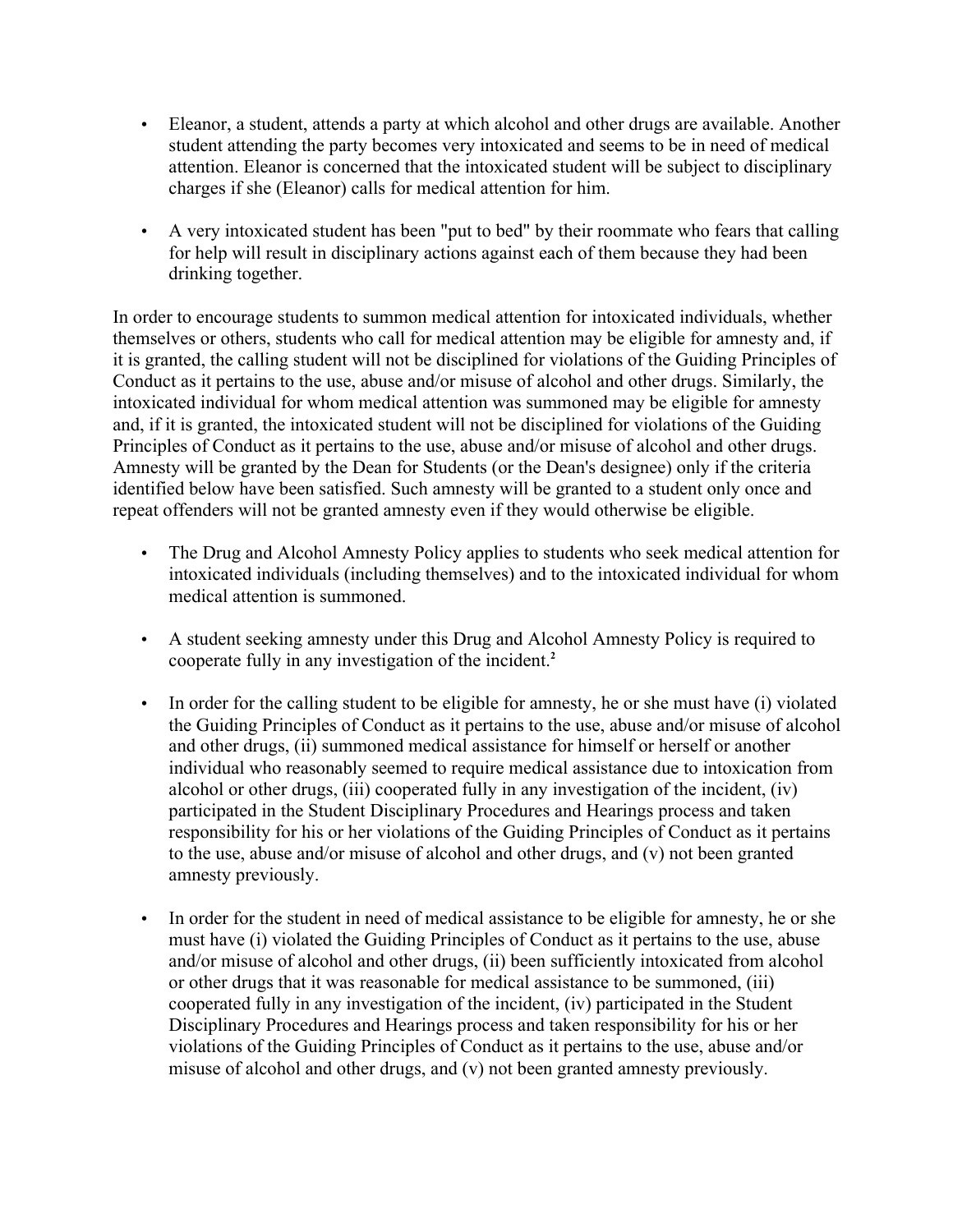- Medical attention is defined to include an assessment by Safety and Security, the residence hall staff, and emergency medical responders. Therefore, this Drug and Alcohol Amnesty Policy applies even if Safety and Security, the residence hall staff or emergency medical responders determines it is unnecessary for the intoxicated individual to be transported to a medical facility.
- Even if amnesty is granted to a student for his or her violations of the Guiding Principles of Conduct as it pertains to the use, abuse and/or misuse of alcohol and other drugs, the student is subject to sanctions pursuant to the Student Disciplinary Procedures and Hearings process for other violations of the Guiding Principles of Conduct arising out of the same incident, e.g., the sale and distribution of alcohol and other drugs, damage to University property, hazing. $5$
- Information concerning the intoxicated individual who received medical attention on site and/or was transported to a medical facility due to intoxication will be recorded by the University in accordance with the applicable University procedure. In other words, an incident involving the use, abuse and/or misuse of alcohol and other drugs that results in medical attention being summoned will never be entirely "off the record."
- If the Dean for Students (or the Dean's designee) decides to grant amnesty, information concerning the incident as it relates to the use, abuse and/or misuse of alcohol or other drugs will not be part of the calling or the intoxicated student's disciplinary file and normally will not be reported to prospective employers or noted on the student's transcript.<sup>6</sup>
- In determining whether to call the emergency contact person listed for an intoxicated student, the University will follow the applicable procedure.
- An intoxicated student may be summarily suspended and, in order to be considered for reinstatement, will be required to meet with the Dean for Students (or the Dean's designee) in accordance with the Student Disciplinary Procedures and Hearings process. A notation of a summary suspension is not included on a student's transcript.

## **Amnesty for Students Who Report or Disclose Sex-Based Misconduct**

The University realizes that students who have been drinking and/or using drugs (whether such use is voluntary or involuntary) at the time that Sex-Based Misconduct, including but not limited to domestic violence, dating violence, stalking or sexual assault, occurs may be hesitant to report such incidents due to fear of potential consequences for their own conduct. The University strongly

 $5$  Furthermore, under certain circumstances, for example, the sale and distribution of alcohol and other drugs, may require that the University report the incident to local law enforcement agencies.

 $6$  In conducting background checks, some government agencies require complete disclosure which includes the release of all the student's records.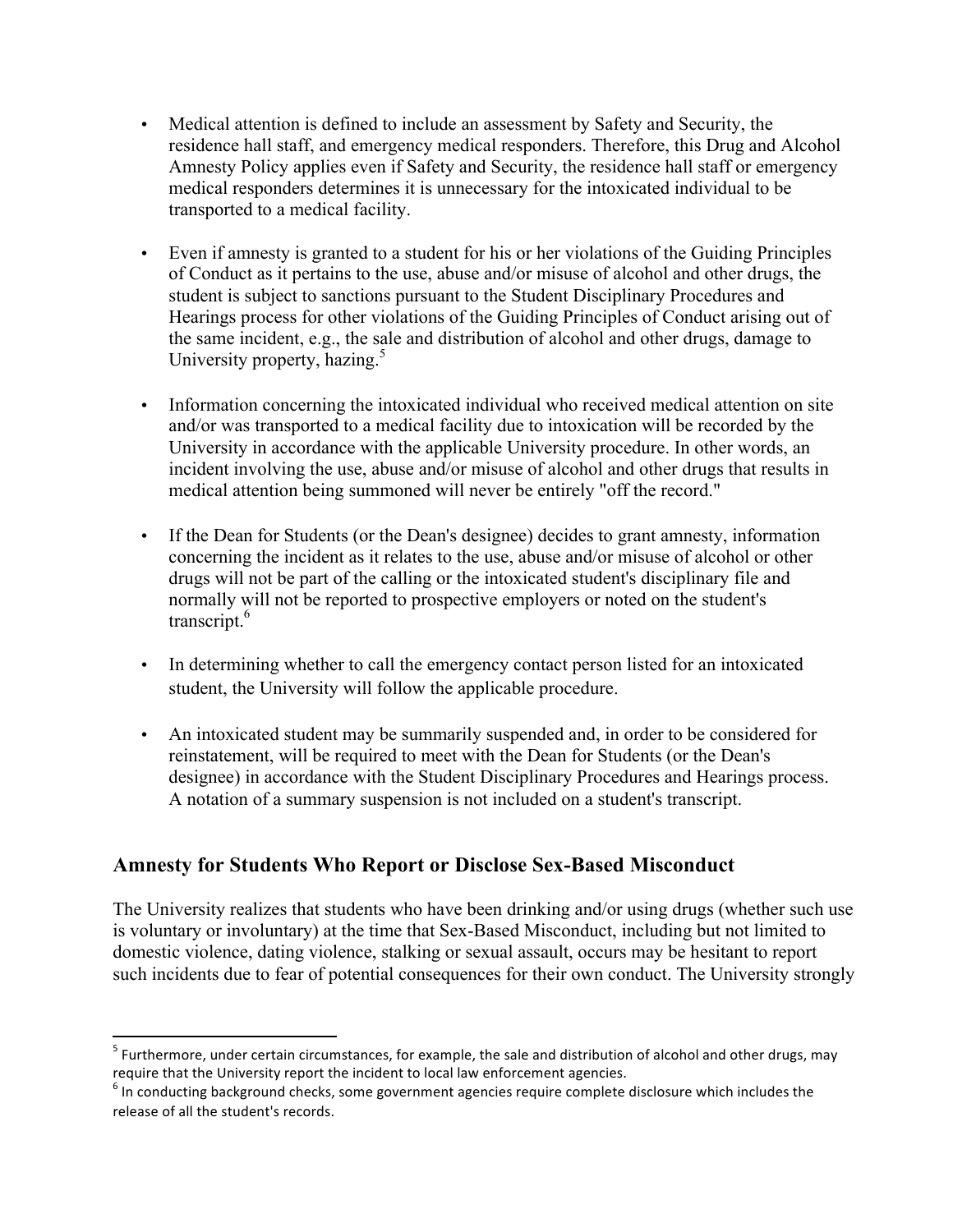encourages students to report domestic violence, dating violence, stalking, or sexual assault to University officials. Therefore, pursuant to the University's Sex-Based Misconduct Policy,<sup>7</sup> a student bystander or incident participant acting in good faith who reports or discloses any incident of domestic violence, dating violence, stalking or sexual assault to Pace University officials or law enforcement will not be summarily suspended or disciplined for violations of the Guiding Principles of Conduct as it pertains to the use, abuse and/or misuse of alcohol and other drugs occurring at or near the time of the commission of the domestic violence, dating violence, stalking or sexual assault. Amnesty will be granted by the Dean for Students (or the Dean's designee) in consultation with the Title IX Coordinator/Affirmative Action Officer only if the criteria identified below have been satisfied. There is no limitation on the number of times that such amnesty may be granted to students acting in good faith who report or disclose Sex-Based Misconduct.

- Amnesty for students who report or disclose Sex-Based Misconduct applies regardless of whether the intoxicated individuals (including themselves) require\receive medical attention.
- In order for a student who reports or discloses Sex-Based Misconduct to be eligible for amnesty, he or she must have (i) violated the Guiding Principles of Conduct as it pertains to the use, abuse and/or misuse of alcohol and other drugs, and (ii) reported or disclosed in good faith, an incident of domestic violence, dating violence, stalking or sexual assault to Pace University officials or law enforcement, for himself or herself or another member of the University community.
- Even if amnesty is granted to a student for his or her violations of the Guiding Principles of Conduct as it pertains to the use, abuse and/or misuse of alcohol and other drugs, the student is subject to sanctions pursuant to the Student Disciplinary Procedures and Hearings process for other violations of the Guiding Principles of Conduct arising out of the same incident, e.g., the sale and distribution of alcohol and other drugs, damage to University property, hazing.<sup>8</sup>
- Information concerning the intoxicated individual who received medical attention on site and/or was transported to a medical facility due to intoxication will be recorded by the University in accordance with the applicable University procedure. In other words, an incident involving the use, abuse and/or misuse of alcohol and other drugs that results in medical attention being summoned will never be entirely "off the record."
- If the Dean for Students (or the Dean's designee) in consultation with the Title IX Coordinator/Affirmative Action Officer grants amnesty, information concerning the incident as it relates to the use, abuse and/or misuse of alcohol or other drugs will normally not be part of the calling or the intoxicated student's disciplinary file and will normally not be reported to prospective employers or noted on the student's transcript.<sup>9</sup>

<u> 1989 - Jan Samuel Barbara, margaret e</u>

<sup>&</sup>lt;sup>7</sup> See, footnote 4, *supra.*<br><sup>8</sup> See, footnote 5, *supra.*<br><sup>9</sup> See, footnote 6, *supra.*